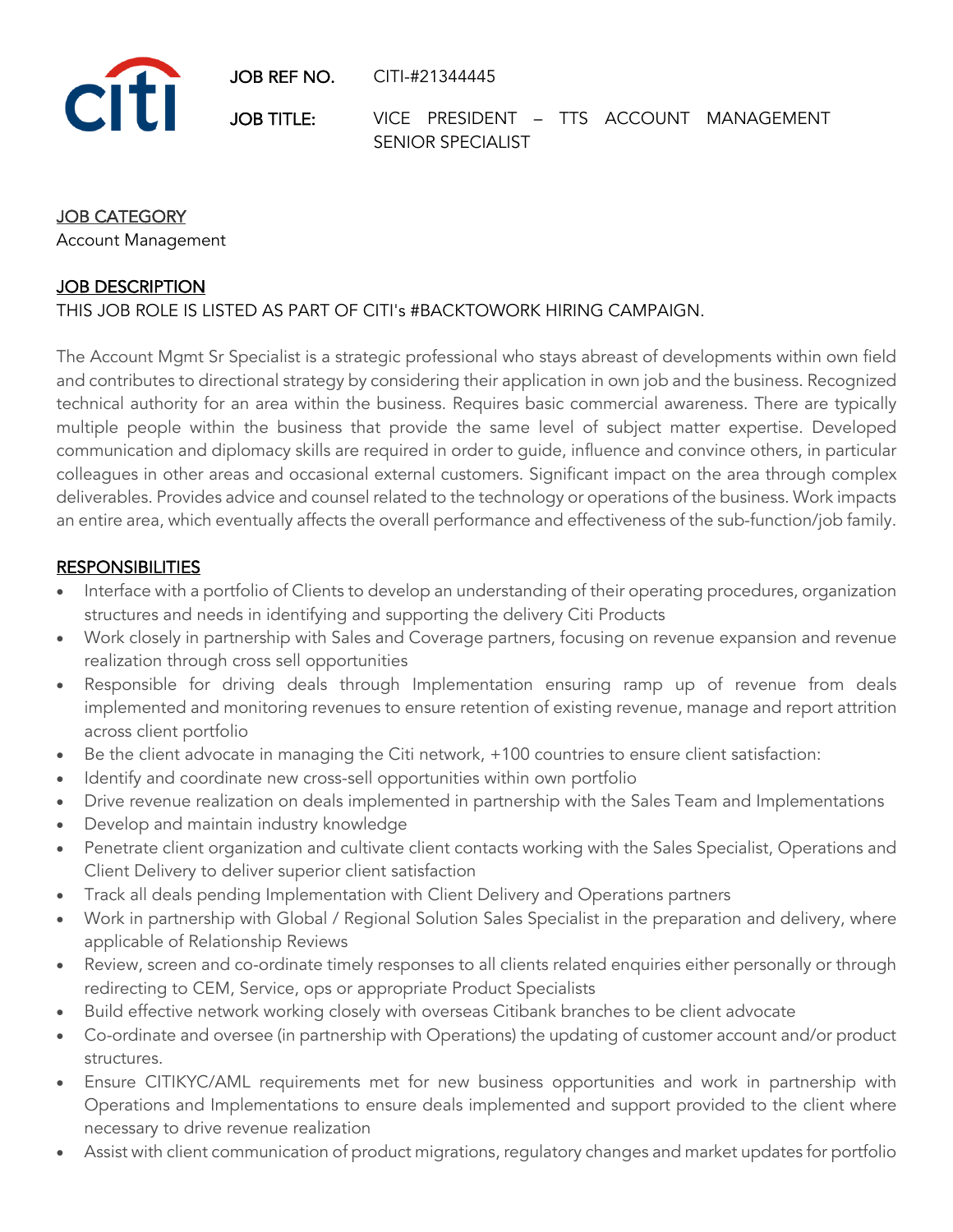- Coordinate and work closely with Sales Specialists for client Relationship Reviews and call briefing memos
- Responsible for monthly revenue analysis ensuring MIS systems accurately reflects account profitability; prepare summaries and forecasts communicating findings.
- Ensure AML enquiries handled promptly and thoughtfully ensuring adherence to Citi policies.
- Work with Global partners to ensure references are provided
- Drive the Service Quality Process at the client level
- Provide client feedback on product, process and service needs
- Take ownership, lead and track specific customer issues/problems including pricing and billing issues and work with the customer and internal departments until issues are resolved
- Work in close partnership with control functions such as Legal, Compliance, Market and Credit Risk, Audit, Finance in order to ensure appropriate governance and control infrastructure
- Build a culture of responsible finance, good governance and supervision, expense discipline and ethics
- Appropriately assess risk/reward of transactions when making business decisions
- Be familiar with and adhere to Citi's Code of Conduct and the Plan of Supervision for Global Markets and Securities Services
- Appropriately assess risk when business decisions are made, demonstrating particular consideration for the firm's reputation and safeguarding Citigroup, its clients and assets, by driving compliance with applicable laws, rules and regulations, adhering to Policy, applying sound ethical judgment regarding personal behavior, conduct and business practices, and escalating, managing and reporting control issues with transparency.

This role reports to Director (Account Management).

### EDUCATION & QUALIFICATIONS

- University Degree
- Proven track record of successful client focused activity, Back Office Cash Management or Trade Operations Experience
- Advanced problem-solving skills
- Excellent interpersonal skills
- Committed, Trusted team player
- High energy and initiative
- Time Management and Organizational Skills
- Bachelor's/University degree, Master's degree preferred

*Citi is an equal opportunity and affirmative action employer.*

*Qualified applicants will receive consideration without regard to their race, color, religion, sex, sexual orientation, gender identity, national origin, disability, or status as a protected veteran.*

Application Deadline: One month from job Remuneration Package: to be discussed at interview stages Working Hours: Mon - Fri 9am - 6pm Work Location: 8 Marina View, Singapore Job Nature: Full-time with some flexibility